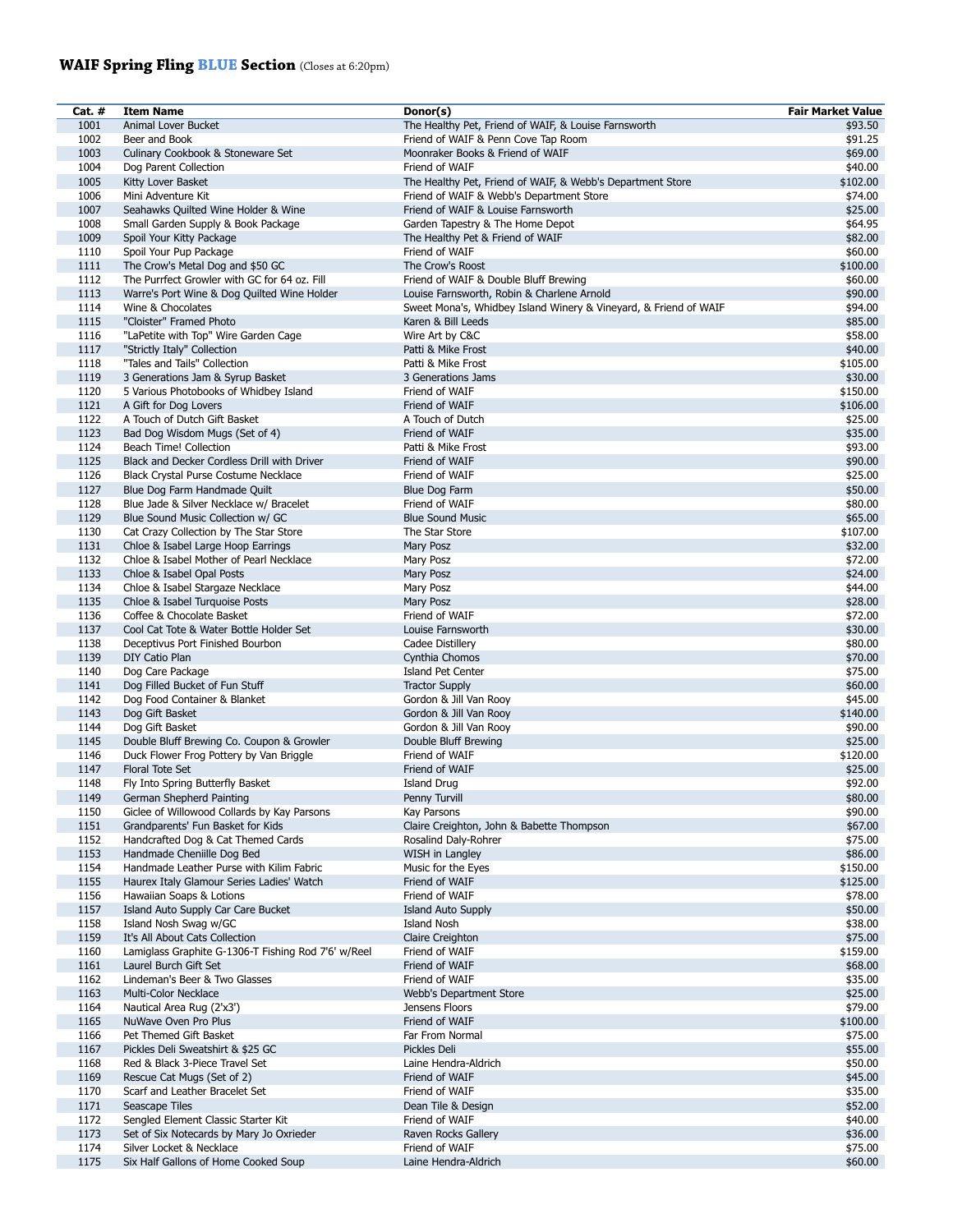| Cat. $#$ | <b>Item Name</b>                            | Donor(s)                | <b>Fair Market Value</b> |
|----------|---------------------------------------------|-------------------------|--------------------------|
| 1176     | Small Dog Bed Package                       | Friend of WAIF          | \$45.00                  |
| 1177     | Snoopy Quilted Tote & Water Bottle Holder   | Louise Farnsworth       | \$30.00                  |
| 1178     | Subtil Portugal Pottery                     | Friend of WAIF          | \$50.00                  |
| 1179     | Summer Concert Wine Basket                  | Friend of WAIF          | \$105.00                 |
| 1180     | Three NW Mysteries by Dan Pedersen          | Dan Pedersen            | \$40.00                  |
| 1181     | <b>Topaz Necklace</b>                       | Webb's Department Store | \$25.00                  |
| 1182     | Two Uncirculated Eisenhower Silver Dollars  | Friend of WAIF          | \$40.00                  |
| 1183     | Whidbey Coffee Basket                       | <b>Whidbey Coffee</b>   | \$100.00                 |
| 1184     | Whidbey Island Nature Books by Dan Pederson | Dan Pedersen            | \$55.00                  |
| 1185     | WiFire Coffee Bar Goodie Basket             | WiFire Coffee Bar       | \$70.00                  |
| 1186     | Wild Bird Unlimited Gift Basket             | Wild Birds Unlimited    | \$100.00                 |
| 1187     | Wine & Cookie Christmas Serving Set         | Friend of WAIF          | \$45.00                  |
| 1188     | <b>Yellow Glass Bowl</b>                    | Callahan's Firehouse    | \$98.00                  |
| 1189     | Zen Dog Sculptures (Lg and Sm)              | Friend of WAIF          | \$99.00                  |
| 1190     | Tribal Print Scarf & Coordinating Bracelet  | Friend of WAIF          | \$35.00                  |

## **WAIF Spring Fling GREEN Section** (Closes at 6:40pm)

| Cat. # | <b>Item Name</b>                                    | Donor(s)                            | <b>Fair Market Value</b> |
|--------|-----------------------------------------------------|-------------------------------------|--------------------------|
| 2001   | Beth Hall Shawl and Amethyst Necklace               | Webb's Department Store & Beth Hall | \$380.00                 |
| 2002   | Hand Crocheted Silk Shawl & Bracelet                | Friend of WAIF & Karen Pulliam      | \$244.00                 |
| 2003   | Instant Pot & Cookbooks                             | Friend of WAIF                      | \$163.00                 |
| 2005   | "Anthros" Dogs by Cary Jurriaans                    | Cary Jurrians                       | \$450.00                 |
| 2006   | "Bug Collector" Wall Hanging Quilt                  | Patricia Darracott                  | \$225.00                 |
| 2007   | "In the Pink" Collection                            | Patti & Mike Frost                  | \$140.00                 |
| 2008   | "You Had Me at Woof!" Collection                    | Patti & Mike Frost                  | \$118.00                 |
| 2009   | 25 Premium T-Shirts w/1-Color Logo Print            | <b>Frontrow Creative</b>            | \$250.00                 |
| 2010   | Aloha! Hawaiian Gift Basket                         | Friend of WAIF                      | \$80.00                  |
| 2011   | Blue Two-Level Driftwood Cat Tree                   | The Healthy Pet                     | \$270.00                 |
| 2012   | Canine Photo Session with Michael Stadler           | Michael Stadler                     | \$250.00                 |
| 2013   | Chelan Estate Winery & Vineyard Collection          | Chelan Estate Winery & Vineyard     | \$130.00                 |
| 2014   | Cluckin' Good Chicken Basket & Chicken Feed         | Scratch & Peck Feeds                | \$225.00                 |
| 2015   | Dog & Cat Tarot Cards by Deborah Eimers             | Deborah Eimers                      | \$100.00                 |
| 2016   | Gender Neutral Silver Link Bracelet                 | Friend of WAIF                      | \$110.00                 |
| 2017   | Gift Basket of Asst Dog/Cat Items w/GC              | Agua Gifts                          | \$74.00                  |
| 2018   | Gift Basket of Food Treasures!                      | Queso Munson                        | \$200.00                 |
| 2019   | Gourd by Deborah Eimers                             | Deborah Eimers                      | \$235.00                 |
| 2020   | Hand Blocked Printed Notecards                      | Francy Blumhagen                    | \$120.00                 |
| 2021   | Handcrafted Christmas Quilt                         | Patricia Darracott                  | \$315.00                 |
| 2022   | Handcrafted Country-Themed Quilt                    | Patricia Darracott                  | \$315.00                 |
| 2023   | Handcrafted Raku Wish Keeper                        | Bob & Cindy Rupp                    | \$450.00                 |
| 2024   | Handcrafted Rose Stained Glass Lamp                 | Penny Turvill                       | \$225.00                 |
| 2025   | Handknit Shawl by Beth Hall                         | Beth Hall                           | \$150.00                 |
| 2026   | Handmade Artisan Beadwork Bracelet                  | <b>Beth Hall</b>                    | \$110.00                 |
| 2027   | Hanson's Building Supply Gear/Seahawks Swag         | Hanson's Building Supply            | \$150.00                 |
| 2028   | Hoover Air Lift Light Vacuum                        | <b>Tina Perovich</b>                | \$189.00                 |
| 2029   | Howard Miller Baldwin Grandfather Clock             | Rob & Shelly Kvamme                 | \$500.00                 |
| 2030   | Island Style Salon Gift Certificate & Basket        | <b>Island Style Salon</b>           | \$325.00                 |
| 2031   | It's Time for Wine Collection                       | Patti & Mike Frost                  | \$105.00                 |
| 2032   | Labrador Walking Stick/Cane                         | <b>Judy Felding</b>                 | \$300.00                 |
| 2033   | Lamiglass Graphite G-1306-T Fishing Rod 8'6" w/Reel | Friend of WAIF                      | \$189.00                 |
| 2034   | Lavender Wind Farm Gift Basket                      | Lavender Wind                       | \$69.00                  |
| 2035   | Nespresso Virtuo by DeLonghi                        | Friend of WAIF                      | \$199.00                 |
| 2036   | Original Watercolor by Sissi Janku                  | Judyth Reichenberg-Ullman           | \$500.00                 |
| 2037   | Plan Ahead for Christmas                            | Friend of WAIF                      | \$495.00                 |
| 2038   | Roseville Artichoke Vase                            | Friend of WAIF                      | \$400.00                 |
| 2039   | Samsung Gear Fit2 w/ GPS Sportsband                 | Susan Lindsey-Cohen                 | \$110.00                 |
| 2040   | Seaside Themed Decor                                | Seaside & Sylvan                    | \$285.00                 |
| 2041   | Seattle Sports Fan Gift Basket                      | Bayview Design Center               | \$210.00                 |
| 2042   | Shibori Silk Scarf with Turkish Floral Lace         | Deborah Eimers                      | \$135.00                 |
| 2043   | Signed Giclee Watercolor Print "Satori"             | Rob Schouten Gallery                | \$160.00                 |
| 2044   | Solid Hickory Hardwood 97.65 sq ft                  | Freeland Carpet One                 | \$937.00                 |
| 2045   | Steel Blue "Oval Eye" Hand Blown Glass Bowl         | Suzanne Guttman Healy               | \$250.00                 |
| 2046   | Sterling Silver Cubic Zirconia Earrings             | Gerald's Diamond Jewelers           | \$170.00                 |
| 2047   | Sterling Silver Soul Catcher Ring Sz 7              | Jerry Hill                          | \$228.00                 |
| 2048   | Swirl Leaf Bowl by Van Briggle                      | Friend of WAIF                      | \$175.00                 |
| 2049   | Tri-Colored Bracelets (Set of 3)                    | Friend of WAIF                      | \$220.00                 |
| 2050   | Two-Handled Fulper Pottery Urn                      | Friend of WAIF                      | \$250.00                 |
| 2051   | Wine Enthusiast 6-Bottle Cooler                     | Friend of WAIF                      | \$107.00                 |
| 2052   | Custom Photo Session-ML Harris Photography          | ML Harris Photography               | \$300.00                 |
| 2053   | Deception Pass Tours One-Hour Tour for 4            | Deception Pass Tours                | \$160.00                 |